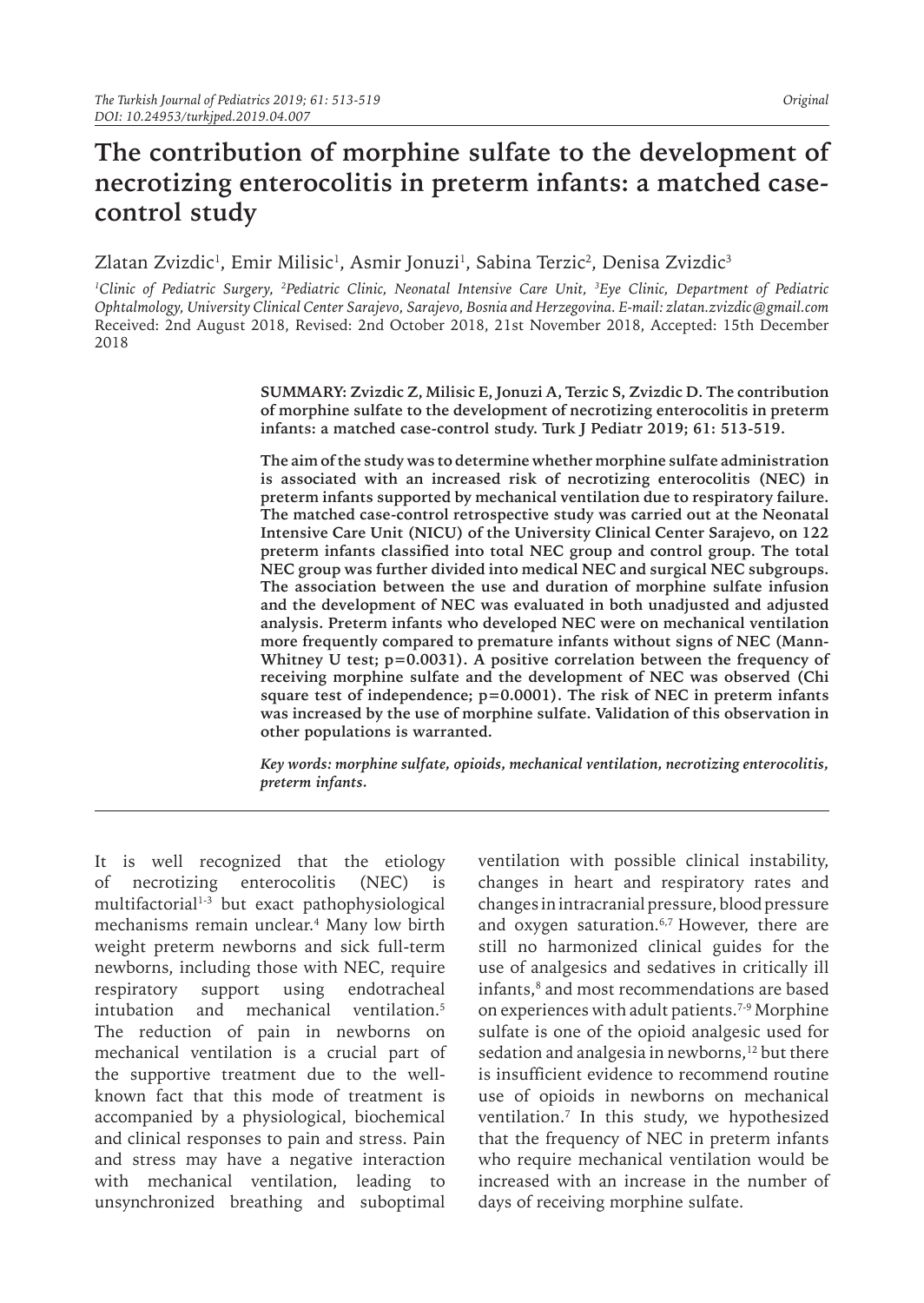## **Material and Methods**

This matched case-control retrospective study was carried out at the Neonatal Intensive Care Unit (NICU) of University Clinical Center Sarajevo (UCCS), on 122 preterm infants classified into total NEC group and control group. NEC group included 51 consecutive preterm infants admitted to the NICU of UCCS and treated for NEC during a period of 5 years, from January 2008 to December 2012. The control group included 71 apparently healthy preterm infants. Gestational age was determined by early ultrasound and recorded as completed weeks. This study examined whether morphine sulfate administration was associated with an increased risk of NEC in preterm infants supported by mechanical ventilation due to respiratory failure. For the purposes of this analysis, a diagnosis of NEC was made based on the presence of clinical, radiological and/or histopathological evidence that fulfilled the criteria of Bell's<sup>13</sup> as well as Walsh's modification of these criteria.<sup>14</sup> Medical NEC was defined as the presence of radiological signs of pneumatosis intestinalis and when the disease is treated with antibiotics for more than two days. Surgical NEC was defined as any surgical treatment. Fifty-one preterm infants met the criteria for NEC in this analysis. The infants' medical records were reviewed daily for medical course information until hospital discharge or death of infant. A standardized format was used for data collection. In accordance with the Helsinki declaration, the Institutional Review Board (IRB), and the Independent Ethics Committee of UCCS approved all aspects of this study. All medical record data included in this study were used after obtaining written informed consent from the patient's parents.

The study was approved by the Institutional Review Board of University Clinical Center Sarajevo (Number: 0305-11118 from 14th April 2010).

## *Statistical analysis*

To compare the frequency of mechanical ventilation and administration of morphine sulfate in premature infants who did and did not develop NEC, we used the Mann-Whitney U test for continuous variables and chi-square test of independence for categorical variables. Statistical level of  $95\%$  (p<0.05) was considered significant for all performed tests. Statistical analysis was performed using SPSS 16.0 (SPSS Inc, Chicago, IL, USA).

## **Results**

Among infants with NEC, medical NEC was diagnosed in 30 patients (58.8%), while 21 patients were classified in the group of surgical NEC (41.2%).

Table I provides demographic and clinical information for the 122 preterm infants in the study.

Postnatal age at time of appearance of NEC was 18.2 days (SD 12.8) (2-57 days); 49% of infants were older than 2 weeks. All subjects were breast fed in majority of cases (40/51). We always used freshly expressed breast milk. No baby was fed by donor breast milk. Therefore, we did not notice any differences between study groups related to the type of enteral feed. In one patient, NEC developed before starting enteral feeding.

The most common gastrointestinal symptoms in total NEC group were: Abdominal distension in 89%, macroscopic or microscopic blood in the stool in 56.9% and increasing gastric residuum in 46% of cases.

During mechanical ventilation of our patients we used morphine sulfate as an analgesic agent at the infusion dosage of 20  $\mu$ g/kg/h. In selected cases, where morphine was insufficient, we used midazolam as a sedation at the dosage of 1-2  $\mu$ g/kg//min. This was a case in 5 (9.8%) of the ventilated infants.

The average mechanical ventilator days in all preterm infants with NEC (both medical and surgical NEC)  $(n=51)$ , in the medical NEC group  $(n=30)$ , in the surgical NEC group  $(n=21)$ , and in the healthy control group (n=71) are presented. Our results indicate that the mean number of days of mechanical ventilation in the NEC group of preterm infants was 8.0 days (0.5 to 44), in the medical NEC group 8.0 days (5-31), and in the surgical NEC group 11.0 days (1-44). The mean number of days of mechanical ventilation in the control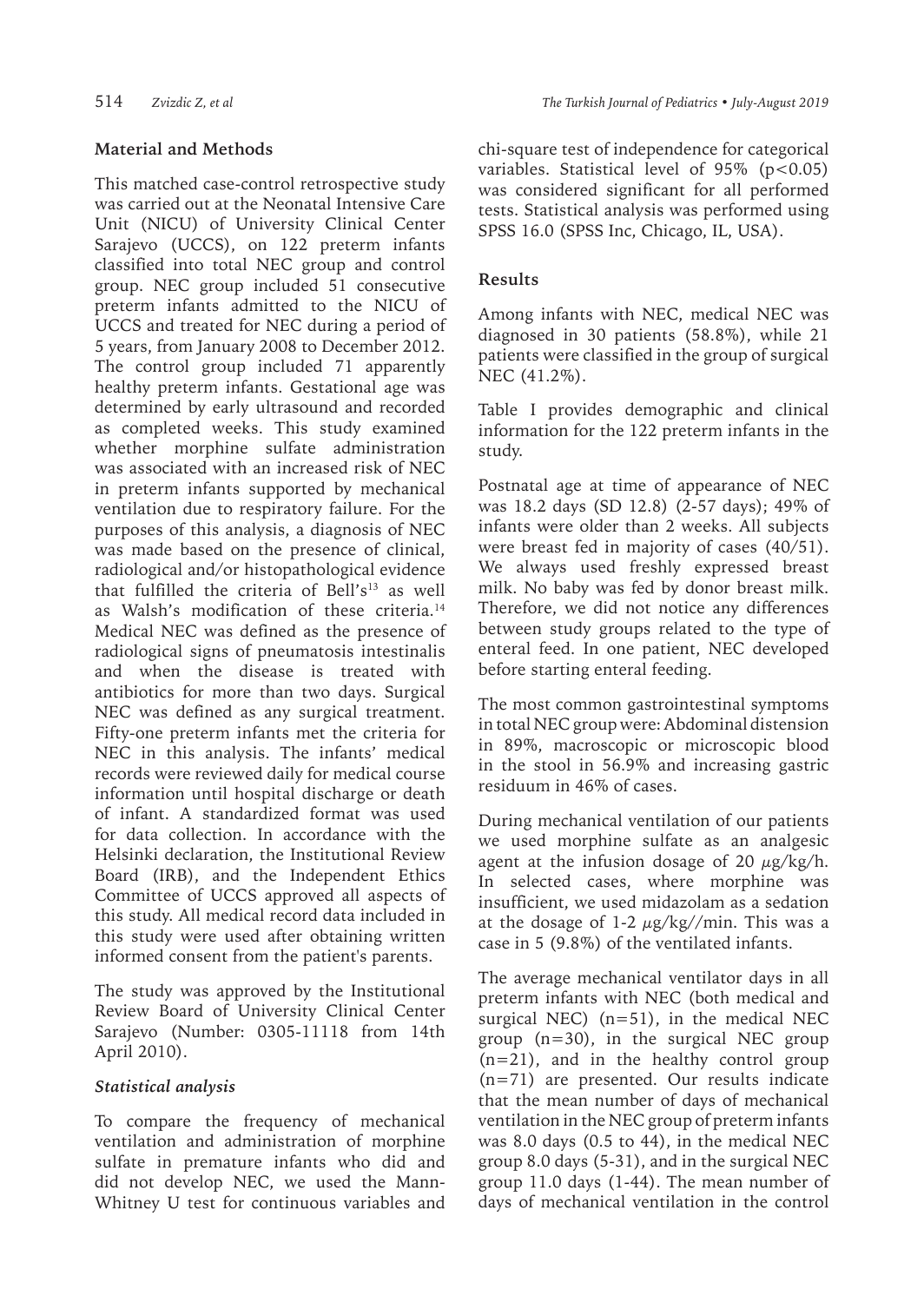|                                                                            |                       | Table I. Demographic and Clinical Features of Study Population. |                                                    |                        |                                             |               |                                     |                                   |
|----------------------------------------------------------------------------|-----------------------|-----------------------------------------------------------------|----------------------------------------------------|------------------------|---------------------------------------------|---------------|-------------------------------------|-----------------------------------|
|                                                                            |                       |                                                                 |                                                    |                        | Ŀ                                           | $\beta$       | p3                                  | p4                                |
|                                                                            | Total NEC<br>$n = 51$ | Control group Medical NEC<br>$n = 71$                           | $n = 30$                                           | Surgical NEC<br>$n=21$ | Control group Control group<br>Total NEC vs | Medical vs    | Surgical NEC<br>vs Control<br>group | Medical NEC<br>vs Surgical<br>NEC |
| Mean GA age at birth/weeks<br>$(Mean \pm SD)$                              | $30.2 \pm 3.7$        | $30.9 \pm 2.7$                                                  | $29.8 \pm 3.2$                                     | $30.6 \pm 4.3$         | SN                                          | SN            | SN                                  | SN                                |
| Mean birth weight/g (g)<br>$Mean = SD$                                     | $1502.7 \pm 781.5$    |                                                                 | $1609.8 \pm 459.31316.7 \pm 574.31768.6 \pm 960.4$ |                        | $p = 0.0183*$                               | $p=0.0011*$   | SN                                  | SN                                |
| Gender (M:F)<br>$\binom{n}{k}$                                             | 30/21                 | 39/32                                                           | 14/16                                              | 16/5                   | SN                                          | SN            | SN                                  | SN                                |
| Vaginal /Caesarian<br>Type of delivery<br>$\widehat{E}$                    | 33/18                 | 36/35                                                           | 17/13                                              | 16/5                   | SN                                          | SN            | SN                                  | SN                                |
| 1-minute Apgar scor<br>$Mean \pm SD$                                       | $5.3 \pm 2.3$         | $6.1 \pm 1.8$                                                   | $5.3 \pm 2.2$                                      | $5.1 \pm 2.4$          | $p = 0.0494*$                               | SN            | SN                                  | SN                                |
| 5-minute Apgar scor<br>Mean $\pm$ SD                                       | $6.3 \pm 1.8$         | $6.8 \pm 1,4$                                                   | $6.5 \pm 1,9$                                      | $5.9 \pm 1.8$          | SN                                          | SN            | $p=0.0310*$                         | SN                                |
| Length of hospital stay<br>Mean $\pm$ SD                                   | $49.6 \pm 36.3$       | $35.6 \pm 20.5$                                                 | $48.5 \pm 32.2$                                    | $51.2 \pm 42.2$        | $p = 0.0180*$                               | $p=0.0301*$   | $p=0.0379*$                         | SN                                |
| Mortality rate                                                             | 0.333                 | 0.00                                                            | 0.1667                                             | 0.5714                 |                                             |               |                                     |                                   |
| (Death/Total)                                                              | (17/51)               | (0/71)                                                          | (5/30)                                             | (12/21)                | $p < 0.0001*$                               | $p = 0.0006*$ | $p < 0.0001*$                       | $p=0.0137*$                       |
| * Significant cut-off p value is $p < 0.05$ ; NS = non significant p value |                       |                                                                 |                                                    |                        |                                             |               |                                     |                                   |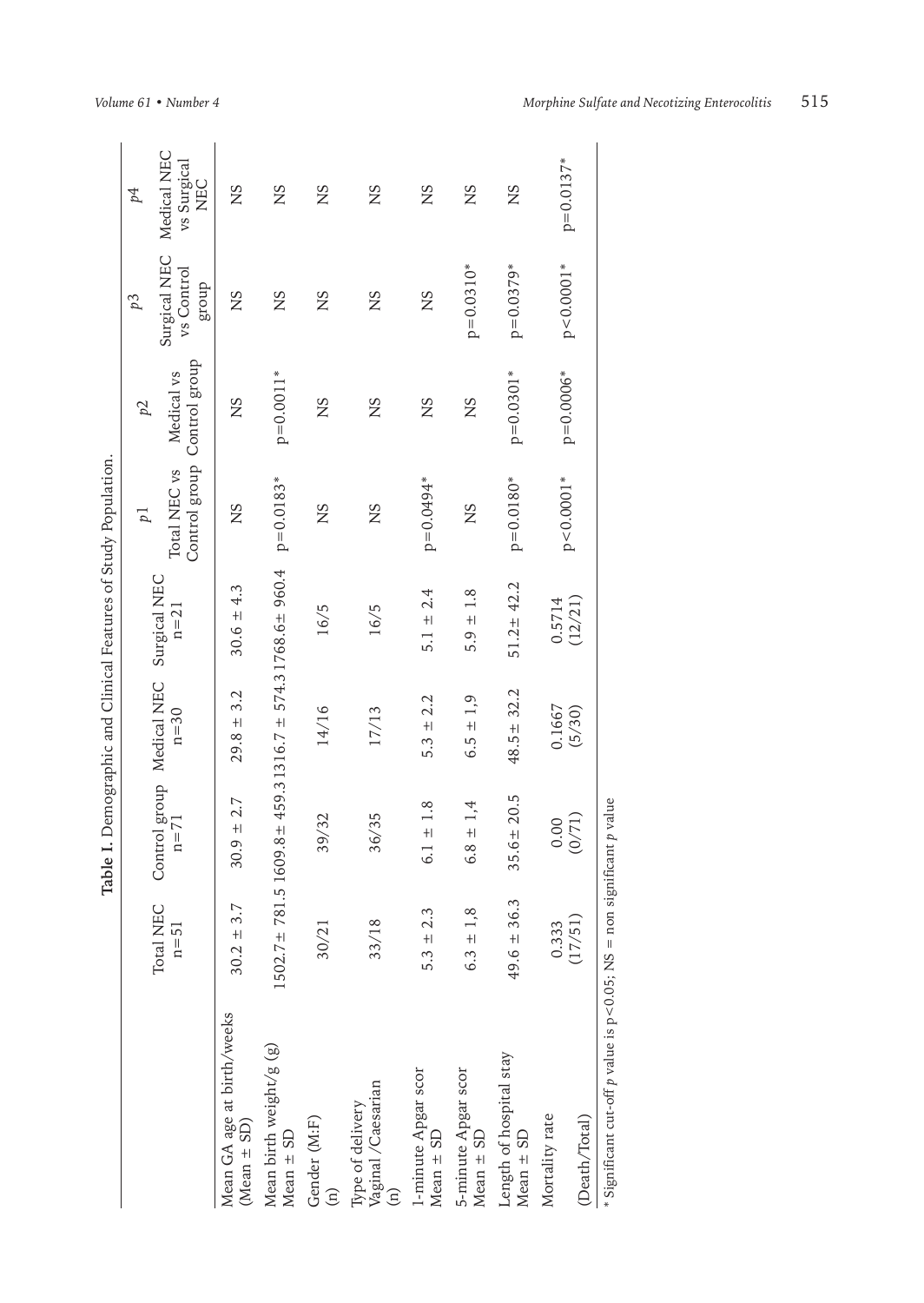group of preterm infants was 3.0 days (1-14).

A significant difference in the number of days of mechanical ventilation in infants in the NEC group  $(Md=8, n=43)$  compared to the control group was found (Mann-Whitney U test, (Md=3, n=22), U=262.00,  $z=2.955$ ,  $p=0.0031$ . In addition, a statistically significant difference in the mean number of days of mechanical ventilation in the medical NEC group ( $Md = 8$ , n=25) compared with the control group was observed (Md=3, n=22),  $U=150.50$ ,  $z=2.681$ ,  $p=0.0073$ . There was also a statistically significant difference between the surgical NEC group ( $Md=11$ ,  $n=19$ ) and control group ( $Md=3$ , n=22), U=111.50, z  $=2.604$ , p=0.0092. In contrast, no significant difference was found in the number of days of mechanical ventilation between the medical and surgical NEC groups (p=0.4126).

Our data indicate that 72.5% (37/51) of premature infants with NEC received morphine sulfate. Further analysis showed that 63.3% (19/30) premature infants with medical NEC and 85.7% (18/21) infants with surgical NEC received morphine sulfate. In the control group of premature infants, morphine sulfate was received by 19.7% patients (14/71).

Chi square test of independence (with Yates' correction for continuity) showed a significant correlation between the frequency of received of morphine sulfate and the development of NEC in patients with NEC compared to the control group  $\chi^2$  (1, n=122)=31.914, p=0.0001. A statistically significant difference was observed between the medical NEC group compared to the control group  $\chi$ 2 (1, n=101)  $=16.308$ ,  $p=0.0001$ , and between the surgical NEC group compared with the control group  $\chi$ 2 (1, n=92)=30.795, p=0.0001. In contrast, no significant difference was found between two NEC groups regarding the frequency of receiving morphine sulfate  $(p=0.1106)$ .

The analysis of the frequency of received inotropes revealed a statistically significant association between administrations of inotropes in infants with NEC compared with control group. In the total NEC group, 64.7% (33/51) NEC patients received inotropes compared with only 12.7% (9/71) in the control group (*p*=0.001). Preterm infants

with medical NEC received inotropes in 56.7% (17/30) while infants in surgical group received inotropes in 76.2% (16/21) (*p*=0.2550).

## **Discussion**

It is well known that extremely low (ELBW) and very low birth weight infants (VLBW) have an increased incidence of respiratory distress syndrome (RDS) requiring mechanical ventilation.15 Also, for many premature infants, especially those with ELBW and VLBW, the deterioration of the respiratory system, in the form of an increase in required respiratory support and decreased PO2 and O2 saturation, may be the early clinical sign of the development of NEC,<sup>15</sup> although the cause of this finding has not been sufficiently explained. Dolgin et al.<sup>15</sup> found that exposure to extended periods of mechanical ventilation can lead to an increased number of nosocomial infections thereby increasing the risk of NEC. The results of our study have shown that premature infants with NEC required a longer period of mechanical ventilation compared to the control group. This statistically larger number of days of mechanical ventilation was observed both in the medical NEC group and the surgical NEC group.

Since previous studies, performed at the end of 1990s, demonstrated that intravenous administration of morphine sulfate improves synchronization of spontaneous and mechanical ventilation derived breathing in premature infants, as well as that continuous infusions of morphine sulfate reduces the incidence of poor neurodevelopmental outcome in premature infants who require respiratory support through mechanical ventilation, administering morphine sulfate has become a common practice in neonatal intensive care units.16,17 With time, it was recognized that the use of morphine sulfate has no effect on reducing the frequency of intraventricular hemorrhage nor its clinical outcome.<sup>18</sup> Furthermore, the observation of the side and adverse effects of morphine sulfate in the form of hypertension, bradycardia, convulsions, intestinal obstruction, delaying the start time of enteral feeding and particularly the reduction of gastrointestinal motility,<sup>19</sup> has lead to questioning the routine administration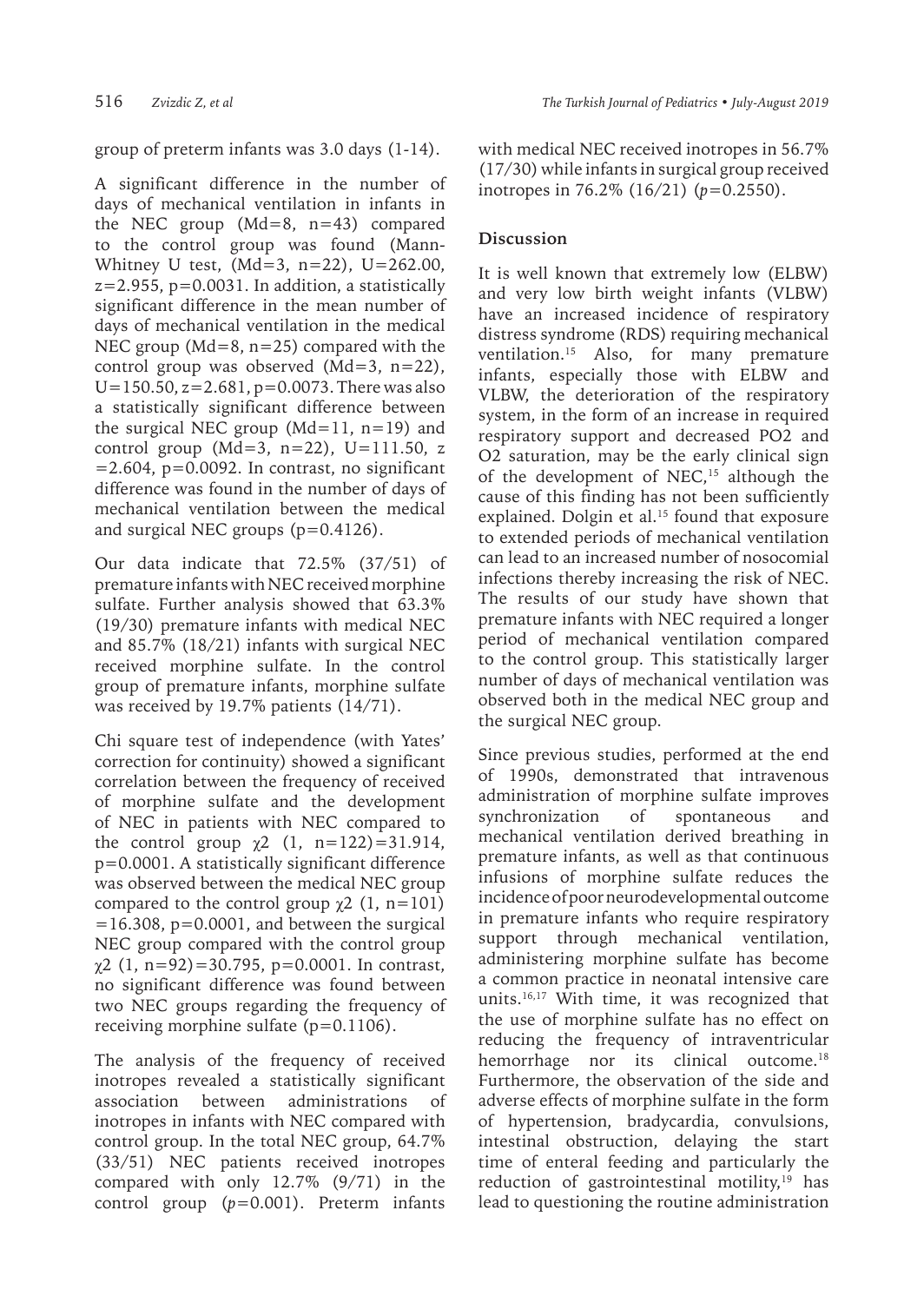of morphine sulfate in premature infants undergoing mechanical respiratory support.<sup>20</sup> Hallstrom et al.<sup>21</sup> studied the risk factors of NEC and noted that the length of the duration of administration of morphine sulfate has a significant impact on the development of NEC. To the best of our knowledge, the study mentioned above was the only study to evaluate the influence of morphine sulfate on the development of NEC. The effect of morphine sulfate on NEC development can be explained by the knowledge that morphine sulfate reduces gastrointestinal motility, which is already disturbed in premature infants, allowing a prolonged contact of the bacterial strains from food substrates with the intestine wall, thereby allowing bacterial translocation and development of this devastating disease. The results of our research on the effect of administration of morphine sulfate in developing NEC have shown that preterm infants with NEC (both medical and surgical NEC groups) had a significantly higher number of days receiving morphine sulfate before demonstrating symptoms of the disease, compared to the control group. We also recorded a significantly greater number of days of administration of morphine sulfate in the surgical NEC group compared with medical NEC group. These results are consistent with research by Hällström et al.21 who also found a significant correlation between the length of administering morphine sulfate with the development of NEC. Our research has identified the link between the length of administration of morphine sulfate and the severity of NEC, through the observed fact that the preterm infants with the most severe stage of NEC (surgical NEC) received morphine sulfate longer compared with premature infants in the medical NEC group. Since the current available literature contains no studies that have thoroughly analyzed the effect of duration of receiving morphine sulfate to develop of NEC and its seriousness, we were not able to compare our results with the results of other studies. Validation of this observation in larger populations is warranted.

It is well known that some preterm infants with advanced NEC or sepsis have evidence of circulatory failure and microvascular dysfunction, often presenting with low

blood pressure and high cardiac output with the need for using inotropes to maintain cardiorespiratory function.22-24 Although inotropes (dopamine or dobutamine) widely used in circulatory failure secondary to sepsis or NEC, combined with adequate ventilatory support, there is still disagreement about their influence on intestinal perfusion or their relationship with NEC. Hentschel et al.<sup>25</sup> found that the administration of inotropes had no negative influence on superior mesenteric artery blood flow during continuous infusion, but other data in the literature are limited and mostly derived from animal rather than human studies. However, there is evidence that the circulatory physiology in the preterm infants is distinct from that seen at any other time with the reported cases that some premature infants may have decreased cardiac adrenergic receptors and innervation, meaning that these infants may have an impaired response to inotropic intervention.26 The results of our study showed a statistically significant association between administration of inotropes in subjects with NEC compared to the control group. These results can be observed in the context of pathophysiological events and endpoints in advanced cases of NEC in preterm infants.

All of the above findings must be observed through the prism of prematurity with the mutual synergy of various immature organic systems. Preterm infants born at less than 28 to 30 weeks of gestation have very fragile lung tissue with a great tendency to lung injury and the consequent tendency to trap air, collapse, or fill with mucus and other fluids, which further compromise lung growth and development.27 This condition known as bronchopulmonary dysplasia (BPD) has a significant influence on the increased frequency of use of mechanical ventilation and administration of morphine sulfate in premature infants with NEC. Preterm infants with BPD also have nutritional and fluid problems because of fluid sensitivity and increased metabolic needs and show vulnerability to infections, especially respiratory infections.28 Therefore, it is justified that these clinical variables should be considered in the same context.

This study has some limitations, such as the inherent errors and bias of retrospective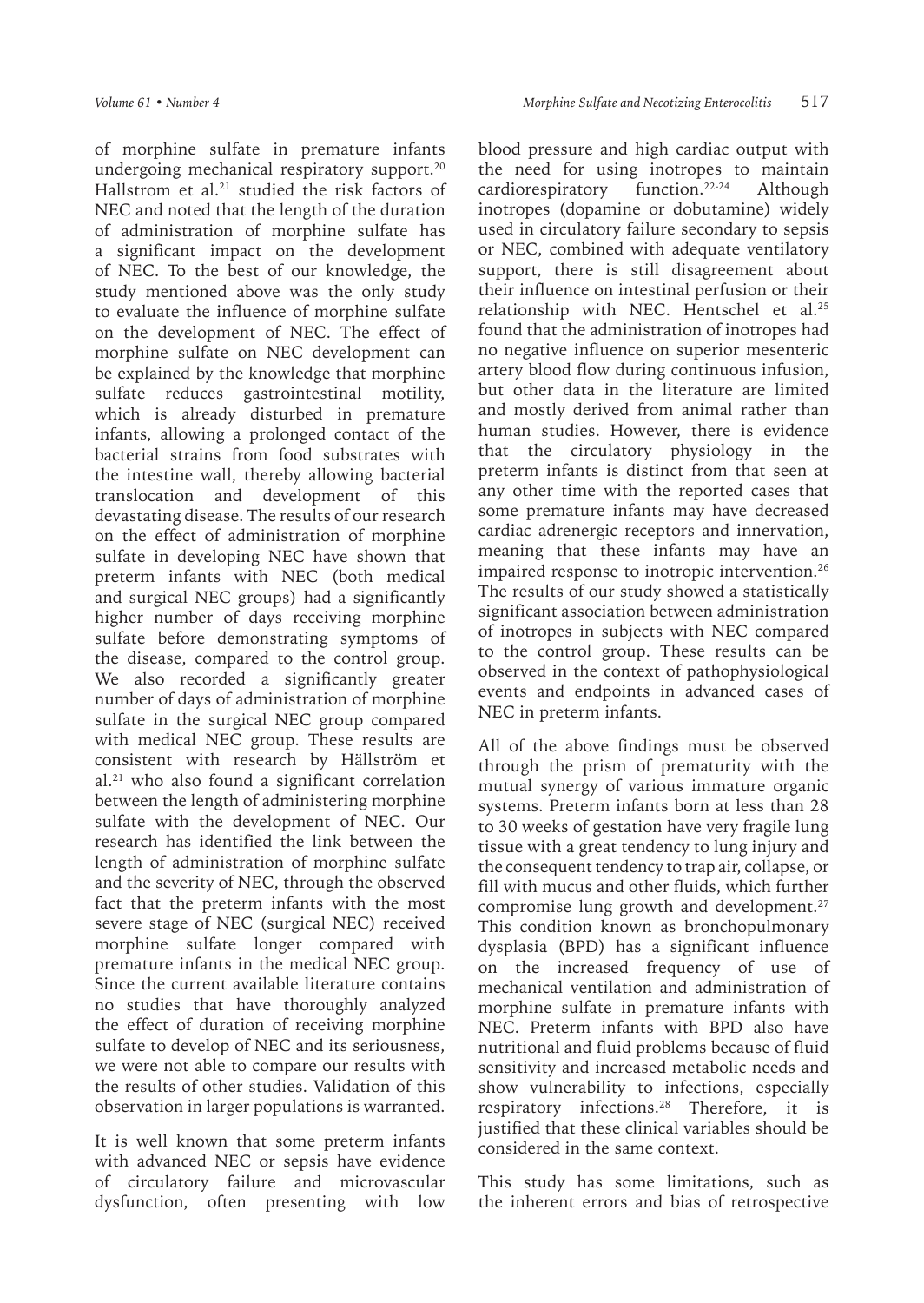nature of the study, relatively small patient population and restriction to a single pediatric surgical center in a relatively small geographic area in Bosnia and Herzegovina as well as inability to calculate population-based rates.

Even with the above-mentioned limitations, we can conclude that knowledge of the risk factors associated with the development of NEC can contribute to more efficient prevention of this devastating acquired disease. Recognizing the potential impact of common treatment given to premature infants in the NICU's and modifications of its application, including selective use of opioids based on clinical judgment and evaluation of pain indicators as well as replacement of intubation and mechanical ventilation with non-invasive positive-pressure ventilation techniques, especially continuous positive airway pressure, can reduce the complications associated with long-term invasive ventilation and longer administration of morphine sulfate.

#### **REFERENCES**

- 1. Hunter CJ, Upperman JS, Ford HR, Camerini V. Understanding the susceptibility of the premature infant to necrotizing enterocolitis (NEC). Pediatr Res 2008; 63: 117-123.
- 2. Zvizdic Z, Heljic S, Popovic N, Alajbegovic-Halimic J, Milisic E, Jonuzi A. Contributing factors for development of necrotizing enterocolitis in preterm infants in the Neonatal Intensive Care Unit. Mater Sociomed 2016; 28: 53-56.
- 3. Stewart CJ, Marrs ECL, Magorrian S, et al. The preterm gut microbiota: changes associated with necrotizing enterocolitis and infection. Acta Paediatr 2012; 101: 1121-1127.
- 4. Neu J, Walker WA. Necrotizing enterocolitis. N Engl J Med 2011; 364: 255-264.
- 5. Aranda JV, Carlo W, Hummel P, Thomas R, Lehr VT, Anand KJ. Analgesia and sedation during mechanical ventilation in neonates. Clin Ther 2005; 27: 877-899.
- 6. Anand KJ. Clinical importance of pain and stress in preterm neonates. Biol Neonate 1998; 73: 1-9.
- 7. Bellù R, de Waal K, Zanini R. Opioids for neonates receiving mechanical ventilation: a systematic review and meta-analysis. Arch Dis Child Fetal Neonatal Ed 2010; 95: F241-F251.
- 8. Playfor S, Jenkins I, Boyles C, et al; United Kingdom Paediatric Intensive Care Society Sedation; Analgesia and Neuromuscular Blockade Working Group. Consensus guidelines on sedation and analgesia in critically ill children. Intensive Care Med 2006; 32: 1125-1136.
- 9. Menon G, Anand KJS, McIntosh N. Practical approach to analgesia and sedation in the neonatal intensive care unit. Semin Perinatol 1998; 22: 417-424.
- 10. Soliman HM, Melot C, Vincent JL. Sedative and analgesic practice in the intensive care unit: the results of a European survey. Br J Anaesth 2001; 87: 186-192.
- 11. Anand KJ, Barton BA, McIntosh N, et al. Analgesia and sedation in preterm neonates who require ventilatory support: results from the NOPAIN trial. Neonatal Outcome and Prolonged Analgesia in Neonates. Arch Pediatr Adolesc Med 1999; 153: 331-338.
- 12. Bell MJ, Ternberg JL, Feigin RD, et al. Neonatal necrotizing enterocolitis. Therapeutic decisions based upon clinical staging. Ann Surg 1978; 187: 1-7.
- 13. Walsh MC, Kliegman RM. Necrotizing enterocolitis: Treatment based on staging criteria. Pediatr Clin North Am 1986; 33: 179-201.
- 14. Dolgin SE, Shlasko E, Levitt MA, et al. Alterations in respiratory status: Early signs of severe necrotizing enterocolitis. J Pediatr Surg 1998; 33: 856-858.
- 15. Ostermann ME, Keenan SP, Seiferling RA, Sibbald WJ. Sedation in the intensive care unit: a systematic review. JAMA 2000; 283: 1451-1459.
- 16. Anand KJ, Hall RW. Pharmacological therapy for analgesia and sedation in the newborns. Arch Dis Child Fetal Neonatal Ed 2006; 91: F448-F453.
- 17. Simons SH, van Dijk M, van Lingen RA, et al. Routine morphine infusion in preterm newborns who received ventilatory support: a randomized controlled trial. JAMA 2003; 290: 2419-2427.
- 18. Saarenmaa E, Neuvonen PJ, Rosenberg P, Fellman V. Morphine clearance and effects in newborn infants in relation to gestational age. Clin Pharmacol Ther 2000; 68: 160-166.
- 19. Cignacco E, Hamers JP, van Lingen RA, et al. Pain relief in ventilated preterms during endotracheal suctioning: a randomized controlled trial. Swiss Med Wkly 2008; 138: 635-645.
- 20. Hällström M, Koivisto AM, Janas M, Tammela O. Frequency of and risk factors for necrotizing enterocolitis in infants born before 33 weeks of gestation. Acta Paediatr 2003; 92: 111-113.
- 21. de Waal K, Evans N. Hemodynamics in preterm infants with late-onset sepsis. J Pediatr 2010; 156: 918-922.e1.
- 22. Seri I. Circulatory support of the sick preterm infant. Semin Neonatol 2001; 6: 85-95.
- 23. Cox DJ, Groves AM. Inotropes in preterm infants- evidence for and against. 2012; 101(Suppl 464): 17- 23.
- 24. Hentschel R, Hensel D, Brune T, Rabe H, Jorch G. Impact on blood pressure and intestinal perfusion of dobutamine or dopamine in hypotensive preterm infants. Biol Neonate 1995; 68: 318-324.